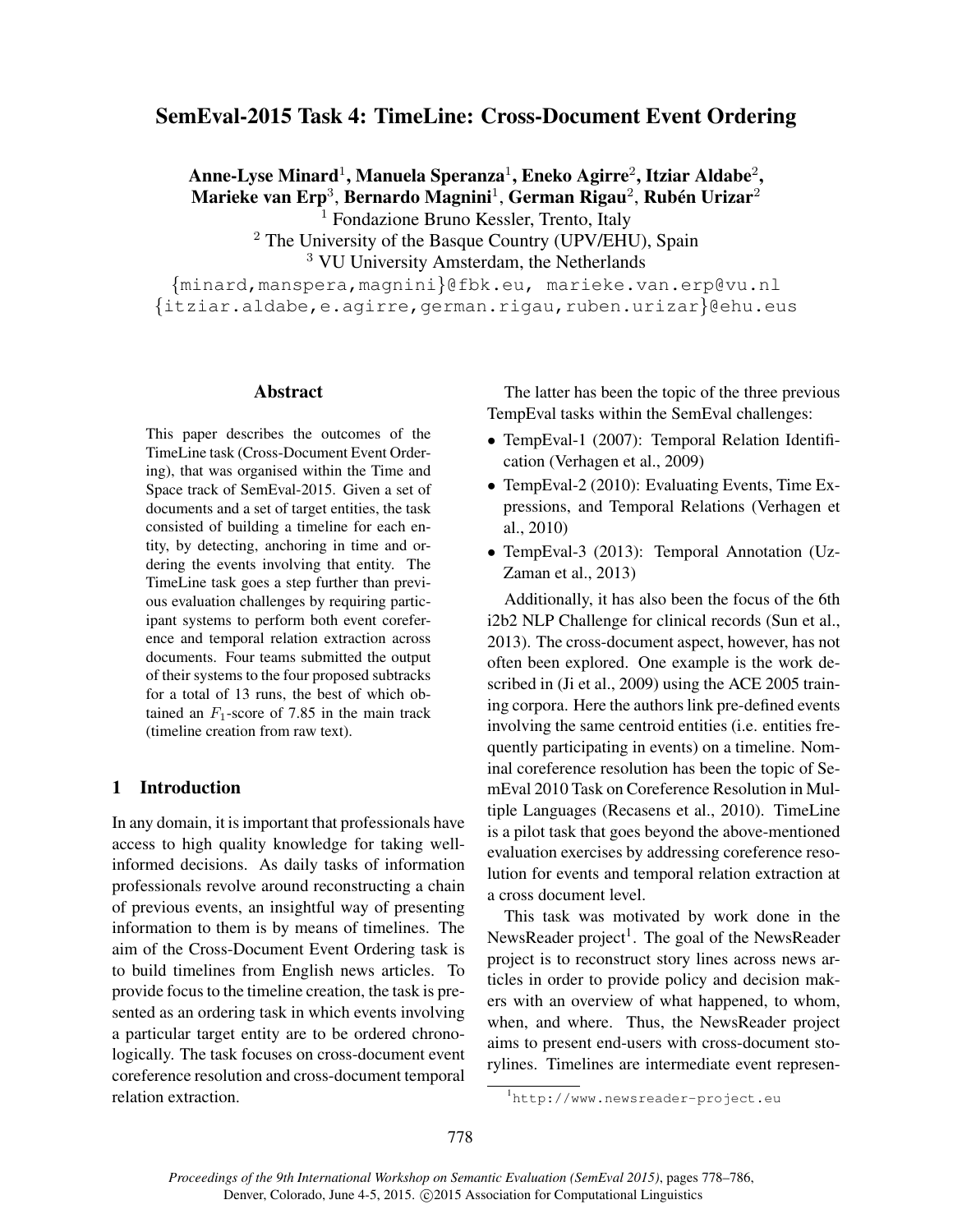

Figure 1: Example of a timeline for the target entity "Steve Jobs" built from five sentences coming from three documents.

tations towards this goal.

The remainder of this paper is organised as follows. In Section 2, we introduce the task. In Section 3, we describe the data annotation protocol. In Section 4, we present the characteristics of our dataset and gold standard timelines. In Section 5, we describe our evaluation methodology, followed by the description of participant systems in Section 6 and the results obtained by the participants to the task in Section 7. Lessons learnt and limitations of our setup are discussed in Section 8.

### 2 Task Description

Given a set of documents and a set of target entities, the task consists of building a timeline related to each entity, i.e. detecting, anchoring in time, and ordering the events in which the target entity is involved (Minard et al., 2014b). We base our notion of event on TimeML, according to which an *event* is a cover term for situations that happen or occur, including predicates describing states or circumstances in which something obtains or holds true (Pustejovsky et al., 2003).

As input data, we provide a set of documents and a set of target entities; only entities involved in more than two events across at least two different documents are considered as candidates target entities. We also propose two different tracks on the basis of the data used as input: Track A, for which we provided only the raw text sources (main track), and Track B, for which we also made gold event mentions available.

The expected output, both for Track A and B, is one timeline for each target entity. A timeline for a specific target entity consists of the ordered list of the events in which that entity participates. Events in a timeline are anchored in time through the time anchor attribute; however, for both Track A and B, we also propose a subtrack in which the events do not need to be associated to a time anchor.

In Figure 1 we show an example of a timeline for the target entity *Steve Jobs* built using five sentences extracted from three documents. In bold we represent the events that form the timeline.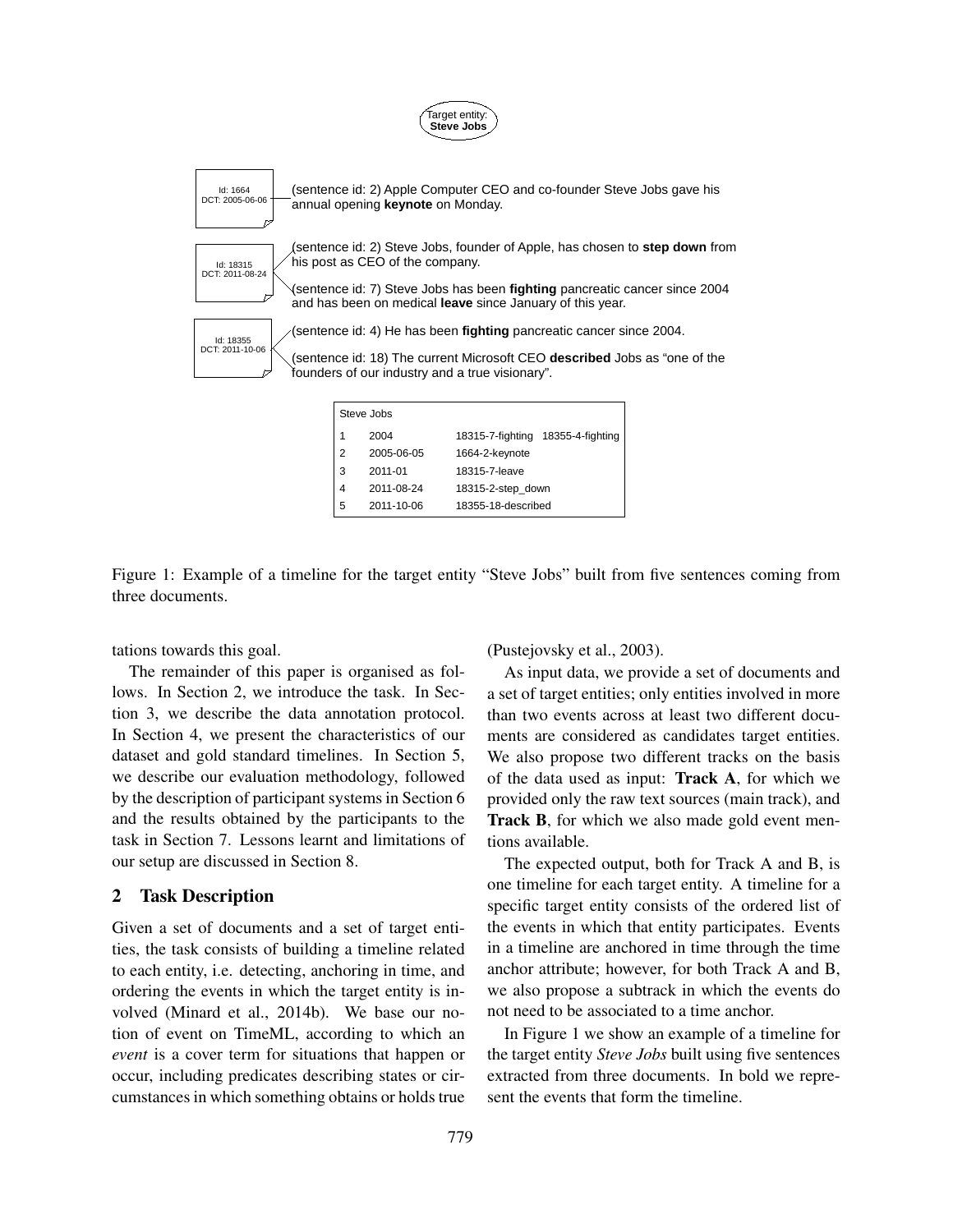In order to perform the task, participants are required to resolve entity coreference, as timelines should contain events involving all coreferring textual mentions of the target entities (including pronominal mentions). For example, in Figure 1, the event *fighting* involving the target entity *Steve Jobs* mentioned as *he* is included in the timeline together with other events also referring to *Steve Jobs*.

The dataset released for this task is composed of 120 Wikinews<sup>2</sup> articles and 44 target entities. 30 documents and 6 target entities (each associated to a timeline) are provided as trial data, while the evaluation dataset consist of 90 documents and 38 target entities (each associated to a timeline).

# 3 Data Annotation

We manually selected a set of target entities that appeared in at least two different documents and were involved in more than two events.

The target entities are restricted to type PERSON (single persons or sets of people), ORGANISATION (corporations, agencies, and other groups of people defined by an established organisational structure), PRODUCT (anything that might satisfy a want or need, including facilities, food, products, services, etc.), and FINANCIAL (the entities belonging to the financial domain that are not included in one of the other entity types).

Some examples of target entities are *Steve Jobs* (PERSON), *Apple Inc.* (ORGANISATION), *Airbus A380* (PRODUCT), and *Nasdaq* (FINANCIAL).

The annotation procedure for the creation of gold standard timelines for the target entities required one person month. It consisted of four steps, as described below.

Entity annotation. All occurrences of the target entities in the four corpora were marked following (Tonelli et al., 2014). Cross-document co-reference was annotated according to the NewsReader crossdocument annotation guidelines (Speranza and Minard, 2014). For this task, we used  $CROMER<sup>3</sup>$  (Girardi et al., 2014), a tool designed specifically for cross-document annotation.

Event and time anchor annotation. Using CROMER, the corpora were annotated with events following the NewsReader cross-document annotation guidelines (Speranza and Minard, 2014). The annotation of events as defined in (Tonelli et al., 2014) was restricted by limiting the annotation to events that could be placed on a timeline. Thus, we did not annotate adjectival events, cognitive events, counter-factual events (which certainly did not happen), uncertain events (which might or might not have happened) and grammatical events<sup>4</sup>. For example, the events *gave*, *chosen* and *been (on medical leave)* in Figure 1 are excluded from the timeline as they are grammatical events.

Furthermore, timelines only contain events in which target entities explicitly participate in a *has participant* relation as defined in (Tonelli et al., 2014), with the semantic role ARG0 (i.e. agent) or ARG1 (i.e. patient), as defined in the PropBank Guidelines (Bonial et al., 2010). In the example in Figure 1 we have an explicit *has participant* relation between the entity *Steve Jobs* and the event *fighting* with semantic role ARG0, and one with semantic role ARG1 between *Steve Jobs* and *described*.

Based on TimeML (Pustejovsky et al., 2003), a time anchor corresponds to a TIMEX3 of type DATE; the time anchor attribute of an event takes as value the point in time when the event occurred (in the case of punctual events) or began (in the case of durative events). Its format follows the ISO-8601 standard: YYYY-MM-DD (i.e. Year, Month, and Day).

The finest granularity for time anchor values is DAY; other granularities admitted are MONTH and YEAR (references to months are specified as YYYY-MM and references to years are expressed as YYYY). The place-holder character, X, is used for unfilled positions in the value of a component. Thus, an event happened some day (not specified in the text) in July 2010 (for example, *resigned* in *The company's CEO met his employees one morning last July*) has time anchor 2010-07-XX (granu-

<sup>2</sup>http://en.wikinews.org.

<sup>3</sup>https://hlt.fbk.eu/technologies/cromer

<sup>4</sup>Grammatical events are verbs or nouns that are semantically dependent on a governing content verb/noun. Typical examples of grammatical events are copula verbs, light verbs followed by a nominal event, aspectual verbs and nouns, verbs and nouns expressing causal and motivational relations, and verbs and nouns expressing occurrence.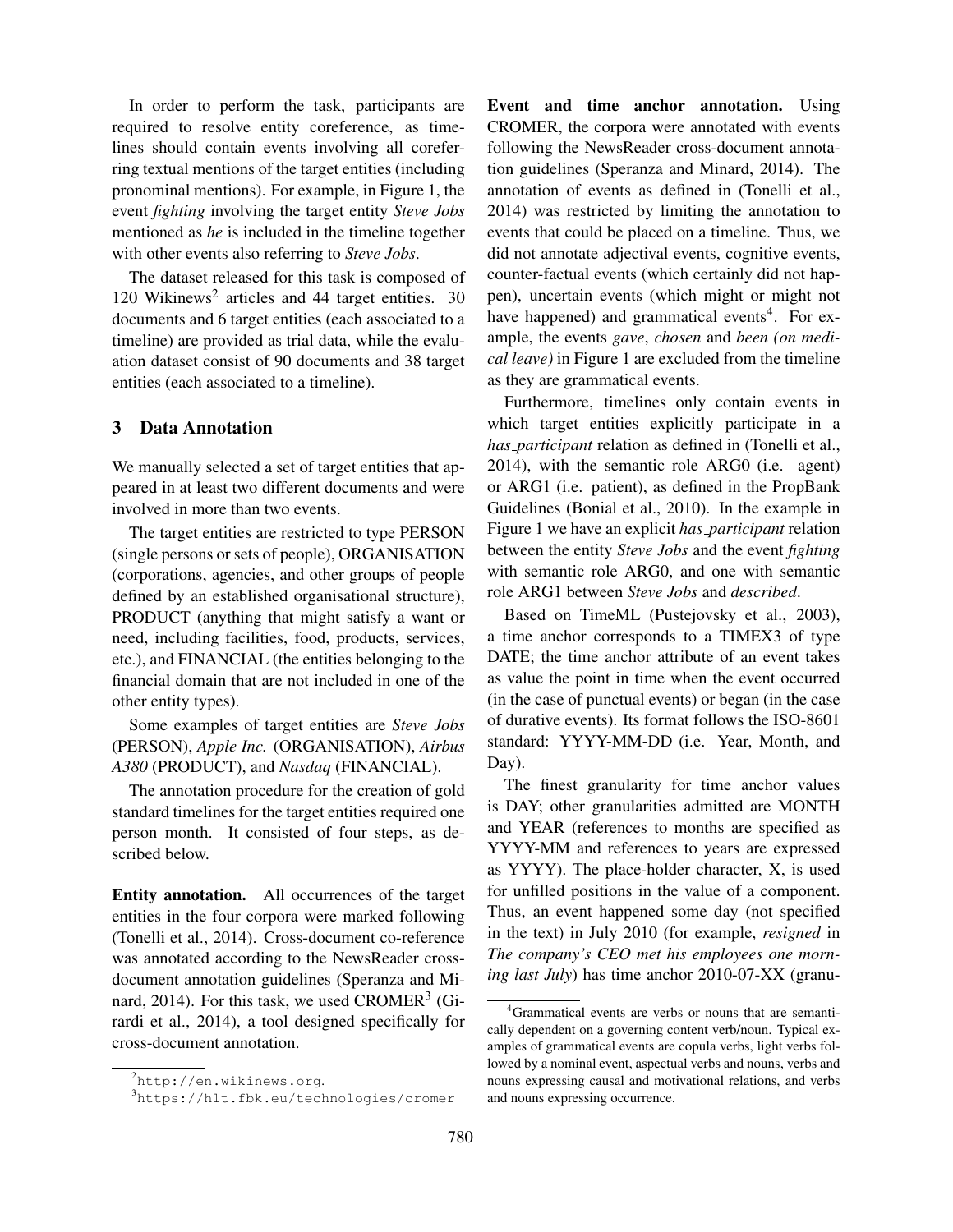larity DAY), while an event happened in the same month but with a granularity lower than day (for example in *Apple received criticism last month for the placement of the antenna on iPhone 4*), has time anchor 2010-07. Similarly, XXXX-XX-XX is used when the time anchor is completely unknown and the granularity is DAY, while XXXX-XX and XXXX are used when the time anchor is unknown and the granularity is MONTH and YEAR respectively (Minard et al., 2014a).

Automatic creation of timelines. We represent timelines in a simple tab format. On each line, we first have a cardinal number indicating the position of an event in the timeline, then the value of the anchor time attribute for the same event, and finally the event itself, which is represented as follows: document identifier, sentence number and textual extent of the event. For example, the event *18315-7-leave* in Figure 1 (occurring in sentence 7 of document 18315) occupies position *4* in the timeline and is anchored to *2011-01*.

In the case of event coreference, in the third column, there is a list of coreferring events separated by tabs instead of a single event (see the coreferring events *18315-7-fighting* and *18355-4-fighting* at position 1 in the example in Figure 1).

If two events have the same value for the anchor time attribute, they are placed in the same position (i.e. the same number in the first column), but on different lines.

The automatic created timelines are produced by a script that orders events in a timeline on the basis of the time anchors (all events with the same time anchor are simultaneous and all events with unknown time anchor are at position 0).

Manual revision of the timelines. The manual revision consists of ordering events with the same time anchor or with unknown time anchor taking into consideration textual information that goes beyond the defining of time anchor (Minard et al., 2014a).

For example both *founded* and *closed* in *The firm was founded in 2010 and closed before the end of the year* have anchor time 2010; nonetheless, based on textual information, it is possible to order them (the firm first was founded and then closed). When it is not possible to order events based either on the time anchor or on textual information, annotators leave

them at the same position on the timeline. The same holds for events with anchor time XXXX-XX-XX; if annotators have no textual information that can help ordering them, they leave them at position 0; otherwise they place them on the timeline.

Inter-annotator agreement Three annotators have annotated a corpus starting from one target entity, i.e. they have annotated entity coreferences refering to the target entity and the events in which this entity participates. The corpus used is the trial corpus about *Apple Inc.* and the target entity *iPhone 4*. We compute the inter-annotator agreement using the Dice's coefficient (Dice, 1945). For the annotation of entity and event mentions, the agreement is respectively 0.81 and 0.66, and for entity coreferences of 0.84.

# 4 Task Dataset

The dataset used for this task is composed of articles from Wikinews, a collection of multilingual online news articles written collaboratively in a wikilike manner. The reason for choosing Wikinews as a source is its creative commons license allowing us to freely release this dataset to the research community. For this task, we selected Wikinews articles around four topics:

- Apple Inc. (trial corpus);
- Airbus and Boeing (corpus 1);
- General Motors, Chrysler and Ford (corpus 2);
- Stock Market (corpus 3).

The trial data consists of one corpus of 30 documents and gold standard timelines for six target entities. The other three corpora, each consisting of 30 documents (about 30,000 tokens each) were used as the evaluation dataset.

As reported in Table 1, the total number of target entities in the evaluation dataset amounts to 38, but for the evaluation we used 37 timelines instead as one of the timelines contained no events.

The trial data contains one target entity of type ORGANISATION, one of type PERSON and 4 of type PRODUCT. The distribution of target entity types in the evaluation dataset is the following: 18 of type ORGANISATION, 10 of type FINANCIAL, 7 of type PERSON and 3 of type PRODUCT.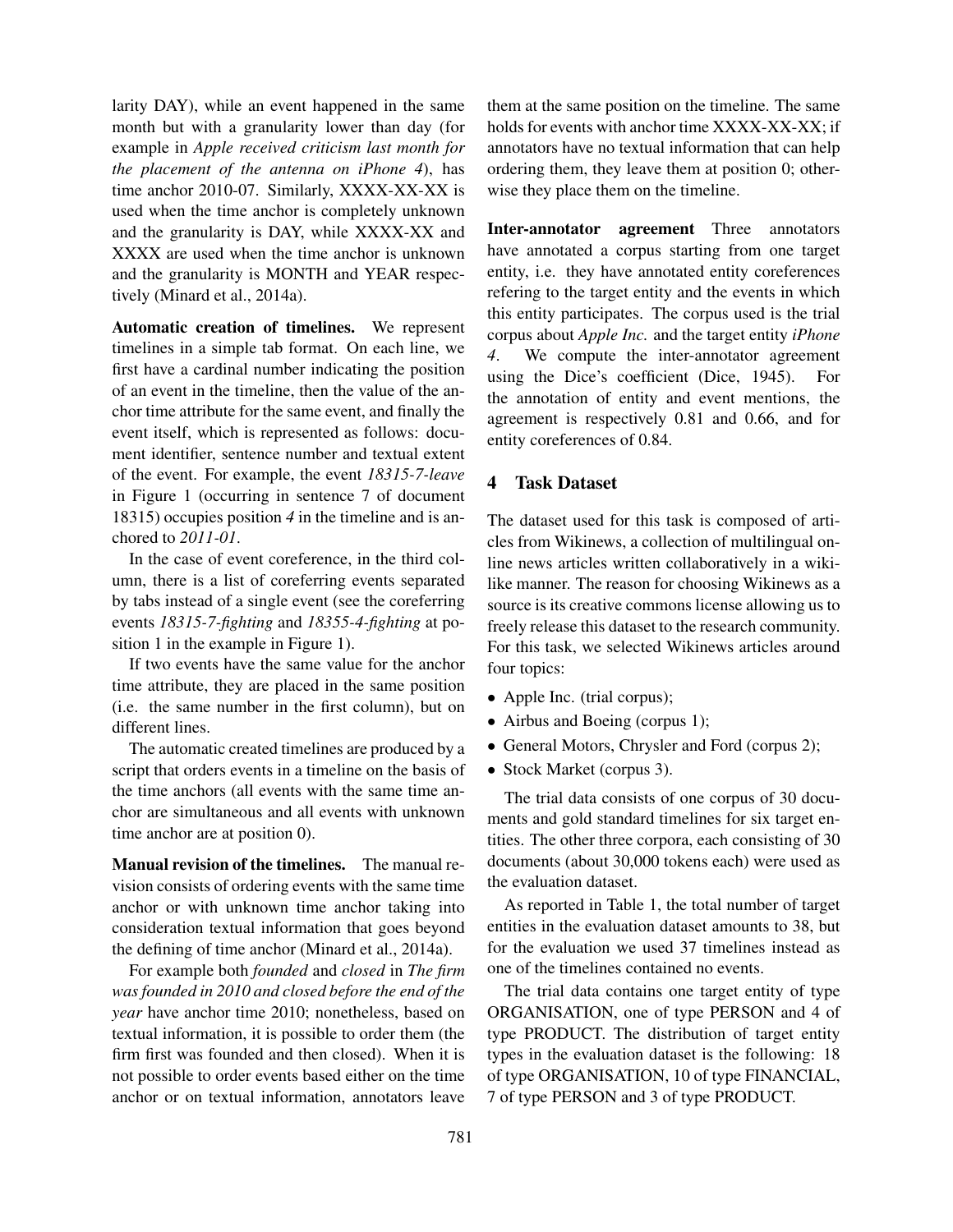|                           | Trial corpus | <b>Evaluation dataset</b> |           |              |        |  |
|---------------------------|--------------|---------------------------|-----------|--------------|--------|--|
|                           | Apple Inc.   | Airbus                    | <b>GM</b> | <b>Stock</b> | Total  |  |
| # documents               | 30           | 30                        | 30        | 30           | 90     |  |
| # sentences               | 464          | 446                       | 430       | 459          | 1,335  |  |
| $#$ tokens                | 10,373       | 9,909                     | 10,058    | 9,916        | 29,893 |  |
| $\#$ events               | 187          | 343                       | 308       | 264          | 915    |  |
| # event chains            | 168          | 244                       | 234       | 210          | 688    |  |
| # target entities         | 6            | 13                        | 12        | 13           | 38     |  |
| # timelines               | 6            | 13                        | 11        | 13           | 37     |  |
| # events / timeline       | 31.2         | 26.4                      | 25.7      | 20.3         | 24.1   |  |
| # event chains / timeline | 28           | 18.8                      | 19.5      | 16.2         | 18.1   |  |
| # docs / timeline         | 5.8          | 6.2                       | 5.7       | 9.1          | 6.9    |  |

Table 1: Quantitative data about the dataset.

The three evaluation corpora are very similar in terms of size. It is interesting to notice, however, that the timelines created from the Stock Market corpus have peculiar features as they contain a lower average number of events with respect to those created from the other corpora. On the other hand, on average, Stock Market timelines contain events from a higher number of different documents, i.e. 9.1, versus 6.2 for Airbus and 5.7 for GM.

## 5 Evaluation Methodology

The evaluation methodology of this task is based on the evaluation metric used for TempEval-3 (UzZaman et al., 2013) to evaluate relations in terms of recall, precision and  $F_1$ -score. The metric captures the temporal awareness of an annotation (UzZaman and Allen, 2011).

Temporal awareness is defined as the performance of an annotation as identifying and categorizing temporal relations, which implies the correct recognition and classification of the temporal entities involved in the relations.

We calculate the Precision by checking the number of reduced system relations that can be verified from the reference annotation temporal closure graph, out of number of temporal relations in the reduced system relations. Similarly, we calculate the Recall by checking the number of reduced reference annotation rela-



Figure 2: Explicit and implicit relations resulting from the timeline of Figure 1.

tions that can be verified from the system output's temporal closure graph, out of number of temporal relations in the reduced reference annotation. (UzZaman et al., 2013)

Before evaluating temporal awareness, each timeline needs to be transformed into a set of temporal relations. Figure 2 shows the explicit relations resulting from the timeline of Figure 1 as well as the implicit relations captured by the temporal graph. In order to convert each timeline, we defined the following transformation steps:

- 1. Each time anchor is represented as a TIMEX3.
- 2. Each event is related to one TIMEX3 with the SIMULTANEOUS relation type.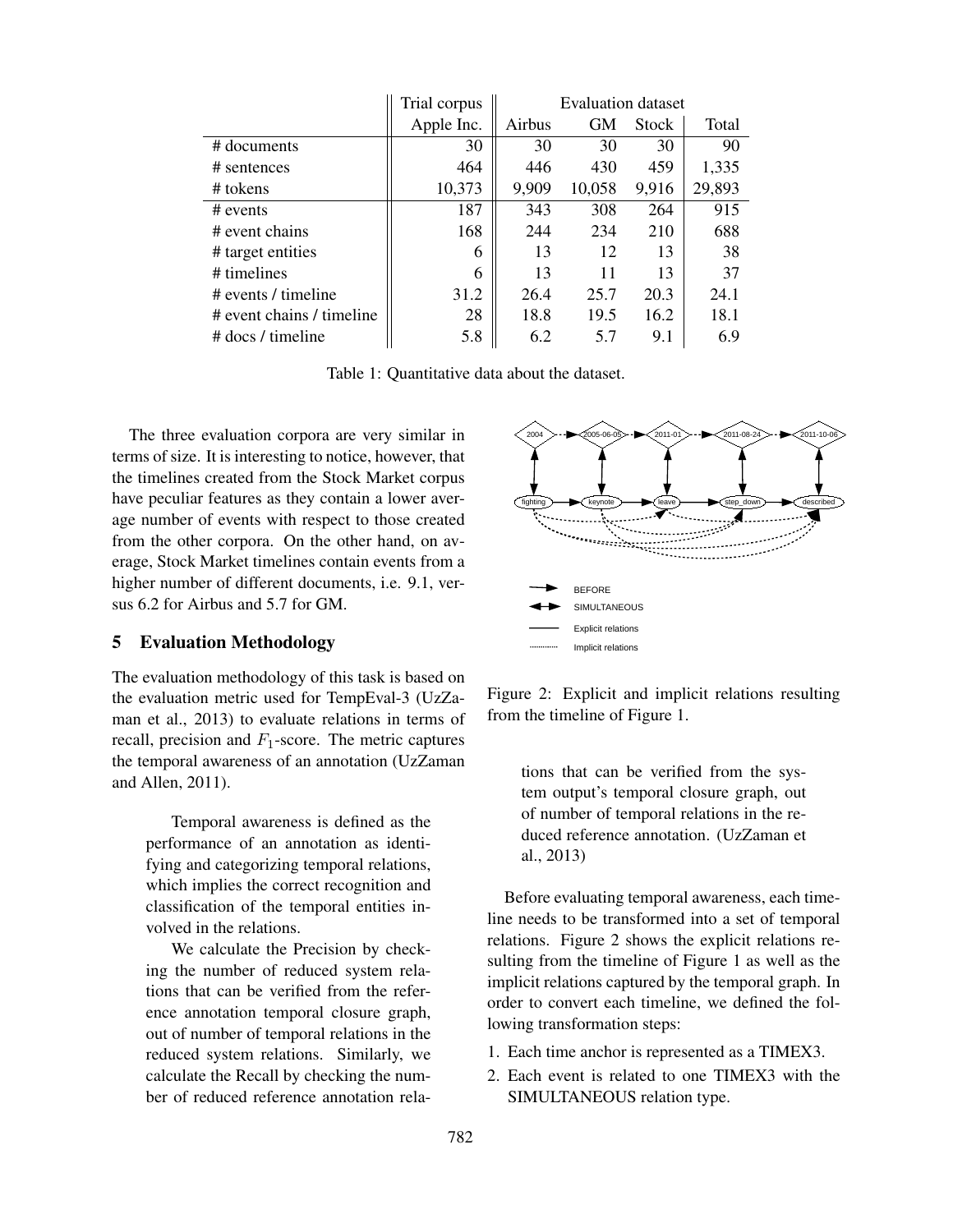- 3. If one event happens before another one, a BE-FORE relation type is created between both events.
- 4. If one event happens at the same time as another one, a SIMULTANEOUS relation type is created between both events.

Note that the evaluation of subtracks (ordering only), requires steps 3 and 4 alone.

For this first pilot on timelines, we decided to simplify the representation of durative events in the timelines by anchoring them in time considering their starting point. For this reason we represent relations between each event and its time anchor with the SIMULTANEOUS relation type (instead of other possibilities like BEGUN BY or INCLUDES).

Events placed at the beginning of the timeline at position 0, i.e. events that were not ordered, are not considered in the evaluation. The official scores are based on the micro-average of the individual  $F_1$ scores for each timeline, i.e. the scores are averaged over the events of the timelines of each corpus. The micro-average precision and recall values are also provided.

## 6 Participant Systems

29 teams signed up for the evaluation task, 8 teams downloaded the evaluation dataset and only 4 teams submitted results. A total of 13 unique runs were submitted: 3 for Track A (for which the participants worked on the raw texts), 2 for SubTrack A, 4 for Track B (for which the event mentions were provided) and 4 for SubTrack B.

The WHUNLP team processed the texts with Stanford CoreNLP. They applied a rule-based approach to extract target entities and their predicates, and perform temporal reasoning.

The SPINOZAVU<sup>5</sup> system is based on the pipeline developed in the NewsReader project and on the TIPSem tool. The tools are used for pre-processing, dependency parsing, semantic role labelling, event detection, temporal expression normalisation, coreference resolution and temporal relations extraction.

The GPLSIUA team also used a pipeline approach, employing the OpeNER language analysis toolchain, the Semantic Role Labeller from SENNA and the TIPSem tool for temporal processing. In addition, in order to detect event coreferences, they used the topic modelling algorithm of MALLET.

The HEIDELTOUL team used the HeidelTime tool for time expression recognition and normalisation and Stanford CoreNLP for coreference resolution. Afterwards, they used a cosine similarity matching function and a distance measure to select sentences relevant for a target entity and their events.

Three teams, SPINOZAVU, GPLSIUA and HEI-DELTOUL, participated in the subtracks. They all submitted the same timelines both for the Tracks and the SubTracks, simply removing time anchors.

### 7 Evaluation Results

The official results are presented in Table 2. For each corpus we present the micro  $F_1$ -score and in the last three columns the micro precision, micro recall and micro  $F_1$ -score overall the three corpora. In the main track, Track A, WHUNLP<sub>-1</sub> was the best run and achieved an  $F_1$  of 7.28%. In Track B, GPLSIUA<sub>-1</sub> obtained the best scores with an  $F_1$  of 25.36%.

The subtracks were proposed in order to evaluate systems that do not perform time normalisation or event anchoring in time but focus on temporal relations between events. In the end, the events ordering of the runs submitted to the subtracks was the same as those submitted to the main tracks. In SubTrack A the best results are obtained with the run 1 of SPINOZAVU team, achieving an  $F_1$ -score of 1.69%. In SubTrack B, the best system is the same as in Track B, GPLSIUA<sub>-1</sub>, with an  $F_1$ -score of  $23.15\%$ .

We evaluate the selection of the relevant events involving a target entity using the classic evaluation metrics: recall, precision and  $F_1$ -score. All events are taken into account independently of their ordering in timelines; events placed at position 0 are also evaluated. The number of true positives and  $F_1$ scores obtained on each corpus as well as the microaverage  $F_1$ -scores are presented in Table 3. In Table 3 we also provide the evaluation of time anchors assignment in terms of accurracy. For each timeline, the accurracy is computed by dividing the number of matching events/time anchors by the number of

<sup>&</sup>lt;sup>5</sup>The members of the SPINOZAVU team involved in the NewsReader project were not involved in any annotation work or discussions around the organisation of the TimeLine task.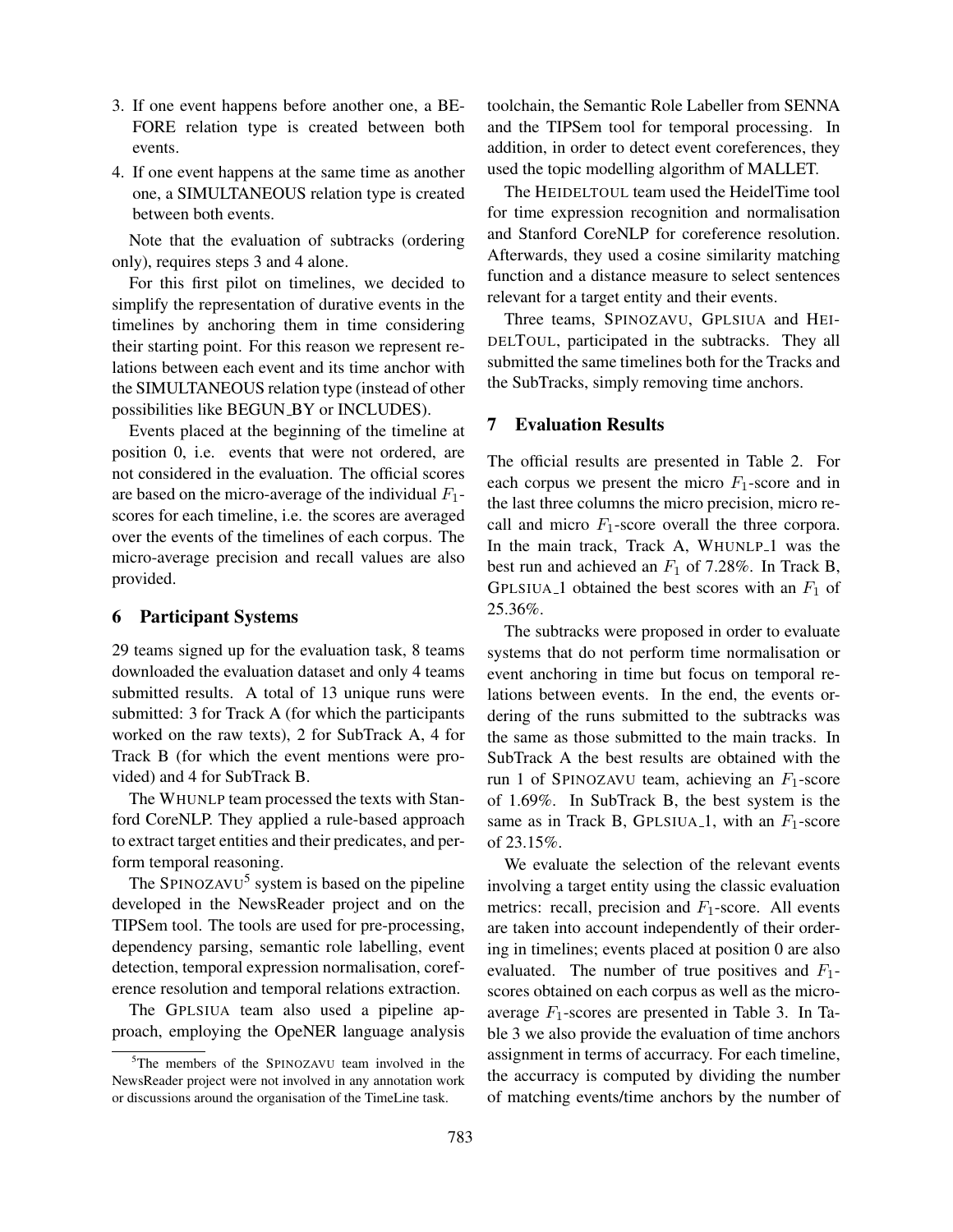|                  |                                   | Airbus | <b>GM</b> | <b>Stock</b> | Total |        |       |
|------------------|-----------------------------------|--------|-----------|--------------|-------|--------|-------|
| Track            | Team run                          | $F_1$  | $F_1$     | $F_1$        | P     | $_{R}$ | $F_1$ |
| Track A          | WHUNLP <sub>-1</sub>              | 8.31   | 6.01      | 6.86         | 14.10 | 4.90   | 7.28  |
|                  | WHUNLP <sub>-1</sub> <sup>6</sup> | 9.42   | 5.97      | 7.26         | 14.59 | 5.37   | 7.85  |
|                  | SPINOZAVU-RUN-1                   | 4.07   | 5.31      | 0.42         | 7.95  | 1.96   | 3.15  |
|                  | SPINOZAVU-RUN-2                   | 2.67   | 0.62      | 0.00         | 8.16  | 0.56   | 1.05  |
| <b>SubTrackA</b> | SPINOZAVU-RUN-1                   | 1.20   | 1.70      | 2.08         | 6.70  | 0.97   | 1.69  |
|                  | SPINOZAVU-RUN-2                   | 0.00   | 0.92      | 0.00         | 13.04 | 0.14   | 0.27  |
| TrackB           | GPLSIUA <sub>-</sub> 1            | 22.35  | 19.28     | 33.59        | 21.73 | 30.46  | 25.36 |
|                  | GPLSIUA <sub>-2</sub>             | 20.47  | 16.17     | 29.90        | 20.08 | 26.00  | 22.66 |
|                  | HEIDELTOUL_2                      | 16.50  | 10.94     | 25.89        | 13.58 | 28.23  | 18.34 |
|                  | HEIDELTOUL_1                      | 19.62  | 7.25      | 20.37        | 20.11 | 14.76  | 17.03 |
| <b>SubTrackB</b> | GPLSIUA <sub>-1</sub>             | 18.35  | 20.48     | 32.08        | 18.90 | 29.85  | 23.15 |
|                  | GPLSIUA <sub>-2</sub>             | 15.93  | 14.44     | 27.48        | 16.19 | 23.52  | 19.18 |
|                  | HEIDELTOUL_2                      | 13.24  | 15.88     | 21.99        | 12.18 | 26.41  | 16.67 |
|                  | HEIDELTOUL_1                      | 12.23  | 14.78     | 16.11        | 19.58 | 11.42  | 14.42 |

Table 2: Official results of the TimeLine task of the four participating teams<sup>7</sup> presented per subcorpus and over the whole dataset. *(*Track A*: timelines with time anchors from raw text;* SubTrack A*: timelines without time anchors from raw text;* Track B*: timelines with time anchors from texts annotated with events;* SubTrack B*: timelines without time anchors from texts annotated with events.)*

|                         |     |        | Airbus |     | <b>GM</b>   | <b>Stock</b> |     |        | Total |        |       |       |
|-------------------------|-----|--------|--------|-----|-------------|--------------|-----|--------|-------|--------|-------|-------|
|                         |     | Events | TA     |     | Events      | TA           |     | Events | TA    | Events |       | TA    |
| Team runs               | TP  | $F_1$  | Acc    | TP  | $F_{\rm 1}$ | Acc          | TP  | $F_1$  | Acc   | TP     | $F_1$ | Acc   |
| WHUNLP                  | 120 | 34.53  | 42.50  | 120 | 34.33       | 34.17        | 91  | 42.52  | 17.58 | 331    | 36.33 | 32.63 |
| SPINOZAVU <sub>-1</sub> | 46  | 17.59  | 23.91  | 61  | 22.93       | 36.07        | 57  | 30.24  | 0.00  | 164    | 22.91 | 20.12 |
| SPINOZAVU <sub>-2</sub> | 30  | 13.16  | 26.67  | 50  | 21.69       | 30.00        | 45  | 26.55  | 0.00  | 125    | 19.90 | 18.40 |
| GPLSIUA <sub>-</sub> 1  | 240 | 59.33  | 36.67  | 234 | 67.73       | 24.34        | 190 | 72.80  | 43.16 | 664    | 65.68 | 34.17 |
| GPLSIUA <sub>-2</sub>   | 197 | 53.53  | 32.49  | 188 | 57.58       | 22.87        | 152 | 59.14  | 41.45 | 537    | 56.44 | 31.66 |
| HEIDELTOUL_1            | 172 | 50.44  | 38.95  | 119 | 49.90       | 10.92        | 98  | 46.34  | 47.96 | 389    | 49.18 | 32.65 |
| HEIDELTOUL_2            | 250 | 45.83  | 37.60  | 182 | 54.98       | 16.48        | 178 | 55.02  | 48.31 | 610    | 50.83 | 34.43 |

Table 3: Evaluation of the selection of events in which a target entity is involved and of time anchors assignment; *TP*: number of correctly identified events;  $F_1$ : micro-average  $F_1$ -score for the selection of events; *Acc*: accurracy in assignment of time anchors.

correctly identified events (TP in the table).

The results obtained in SubTracks, when evaluating only events ordering, are mainly lower than in Tracks, except on the "GM" corpus. For example the HEIDELTOUL 1 system achieved an  $F_1$ -score of 17.03% overall the 3 corpora in Track B and 14.42%

in SubTrack B. But on "GM" corpus, the HEIDEL-TOUL 1 system obtained an  $F_1$ -score twice as high as in Track B, obtaining an  $F_1$ -score of 14.78% (vs. 7.25% in Track B). In evaluating the time anchors assignment (see Table 3), we observed that HEI-DELTOUL and GPLSIUA systems performed better on the "Airbus" and "Stock" corpora than on "GM". This explains in part the better performance of their systems on the "GM" corpus when evaluating only events ordering (SubTrack B) than when evaluating both time anchors assignment and events ordering

<sup>&</sup>lt;sup>6</sup>We found an error in the format of some event ids and reprocessed the evaluation on a corrected version of the timelines.

 $7$ HEIDELTOUL\_1 and HEIDELTOUL\_2 are shorthand for HEIDELTOUL NONTOLMATCHPRUNE and HEIDEL-TOUL TOLMATCHPRUNE respectively.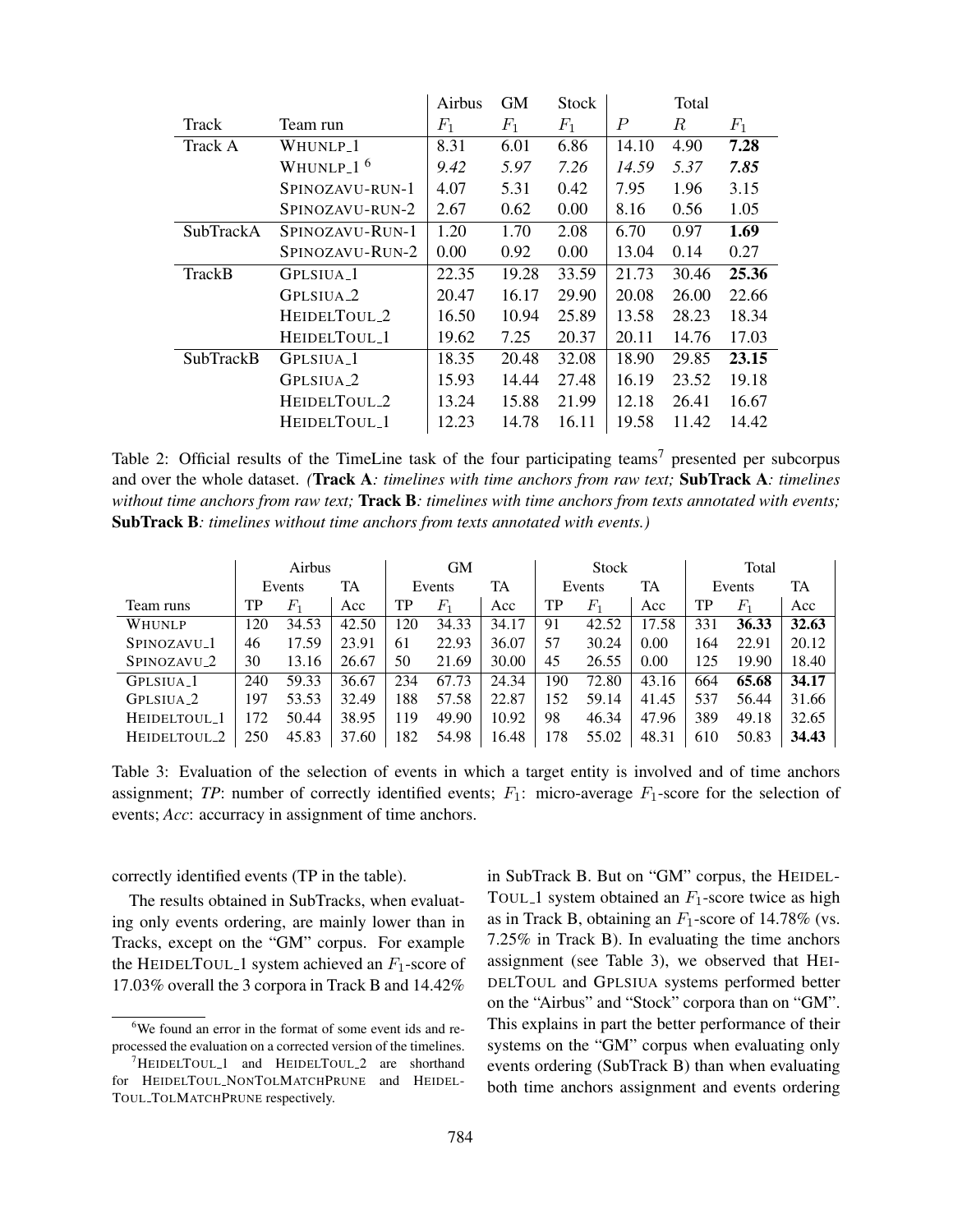(Track B). Furthermore, the task of time expression extraction and normalisation has been the topic of different shared tasks and the obtained results are high with an  $F_1$ -score of 90.30 for time expression detection and of 77.61 for normalisation (results obtained by HeidelTime (Strötgen et al., 2013) at TempEval-3). However, the performance of temporal relation extraction systems is quite low with an  $F_1$ -score of 36.26 obtained by ClearTK-2 (Bethard, 2013), the best system at TempEval-3 on Task C.

Observing the results by corpus in Table 2, we notice that, except for Track A, the best results are obtained on the "Stock Market" corpus. One of the reasons is that in the timelines related to this corpus all events were ordered (only one event was placed at position 0), while in "Airbus" and "GM" corpora less than 70% of the events were ordered.

In the "GM" corpus, one timeline was empty ("General Motors creditors"), i.e. the corpus does not contain any event that have this target entity as Arg0 or Arg1, therefore this timeline was removed from the evaluation. We observed that SPINOZAVU systems in Track A and GPLSIUA systems in Track B correctly returned an empty timeline, while WHUNLP created a timeline with 3 events in Track A and HEIDELTOUL 1 and HEIDEL-TOUL 2 produced a timeline containing respectively 32 and 78 events for this target entity in Track B.

Track B was proposed as a simplified task given that annotated texts with events were distributed to participants. Unfortunately no results from the same system run on both Tracks A and B were submitted, therefore, at the moment, we cannot evaluate the impact of pre-annotation of events.

# 8 Conclusion

The TimeLine task is the first task focusing on crossdocument ordering of events. For this task, we have defined guidelines for cross-document annotation and for timeline creation, as well as annotated trial and evaluation datasets. The results submitted by four teams show much room for improvement. Obviously, timeline creation is a very challenging task which deserves more attention in future research.

Additionally, during the organisation of this task, many issues arose that provide interesting avenues of future research into timeline creation. Our three main issues concern durative versus punctual events, events without explicit time anchors and the relation between target entities and events. Below, we detail each of these questions.

Anchoring events in time. The ordering of an event in a timeline is based on the time when the event occurred. However, many events are durative events that have a starting point and/or an ending point. For the task, we decided to order durative events according to their starting points. We are investigating whether a new timeline format can be defined to represent the durative aspect of these events.

Events without explicit textual time anchor. We made the choice to include them in the timelines but not to evaluate them (events at position 0). The difficulty is to identify cases in which an event cannot be ordered in order to give instruction to annotators and systems. When ordering an event, should we take into consideration the information contained inside one document or inside one corpus, or could (should) we consider also background knowledge?

The relation between target entities and events. We chose to select events in which one target entity is explicitly involved in a participant relation. Amongst others, this rule excludes events involving a group of which a target entity is member. For example the event *received* in *The two companies have received* \$*13.4 billion* (in which *the two companies* refers to General Motors and Chrysler) does not appear either in the "General Motors" timeline or in the "Chrysler" timeline. Considering also implicit *has participant* relations would take the timeline task into the domain of complex entity relationships, but could possibly be interesting if considered in combination with taxonomy induction tasks.

With this TimeLine task, we aimed to take a step forward in the current state-of-the-art in crossdocument coreference and temporal relation extraction. As organisers, we needed to come up with new ways of annotating and representing data. For the participating teams, the task meant that they needed to combine cutting-edge NLP technologies. This pilot task has shown us that the goal of automatic timeline extraction from raw text is challenging, but it has given us many more insights into what is possible, and what issues still need to be addressed.